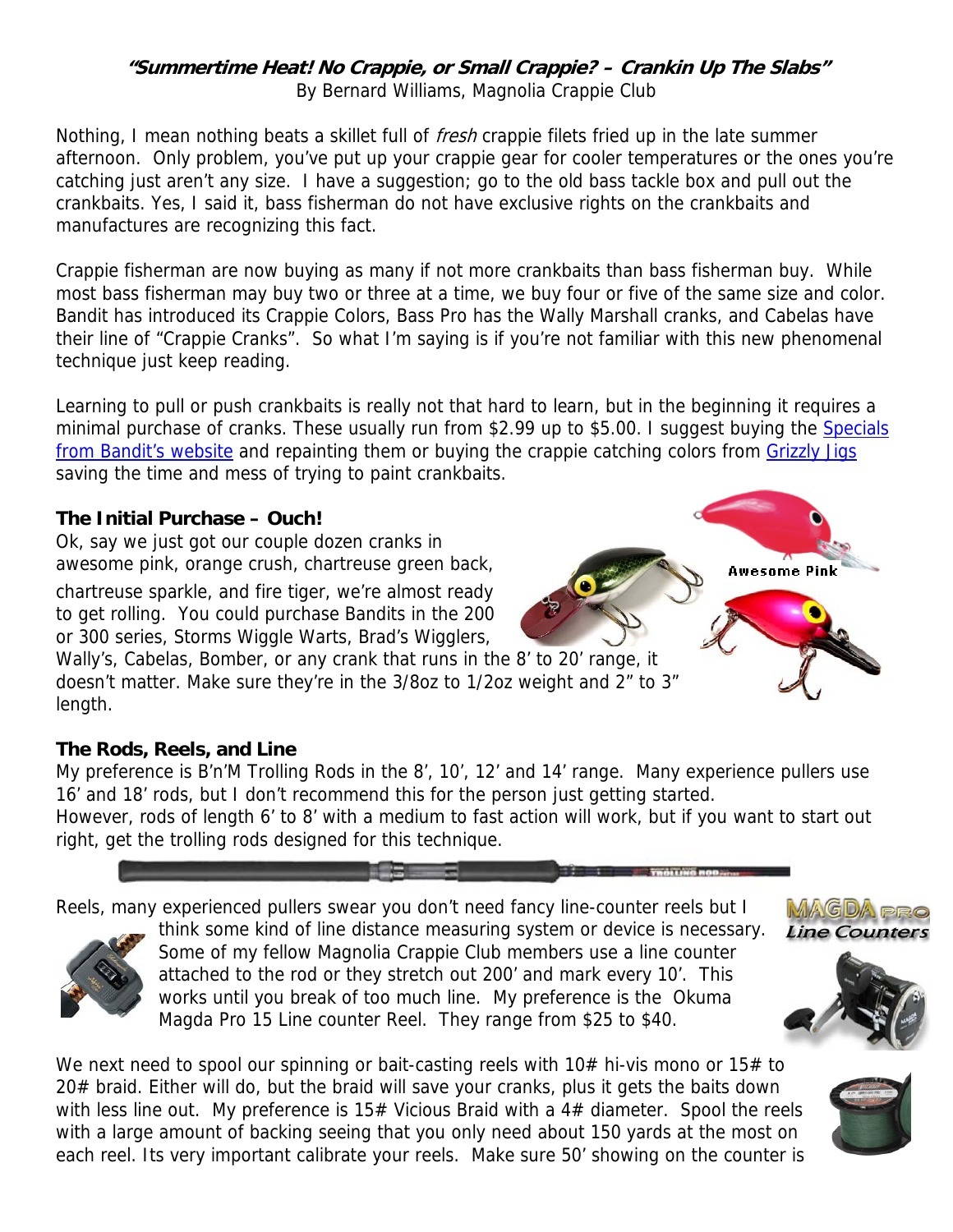actually 50' of line.

#### **Rod Holders**

Rod holders are necessary for this technique. I recommend good quality rod holders like the ones Driftmaster offer. They offer a trolling system that can be used on any boat. They are strong, withholding the ferocious hits from stripers and catfish. You don't want to risk your rod and reel investment to just any rod holder. Don't skimp on this one, it's very important that the rods are secure



and they can be adjusted easily. These can be mounted at the back of the boat but I prefer to pull them on each side of the boat.

### **Depth Finders / GPS / Lake Maps**

Again, I know plenty of experienced pullers that don't use GPS or Lake Maps, but they work. I started with a low-end Eagle and a hand-held GPS. The GPS eliminates the need for marker buoys and they save time. My preference is the Humminbird Side Imaging Systems, from the 797si to the 998si system. These systems all you to mark way points of where you caught fish as well as side scan up to 420' and also use



the down scan sonar. The ability to split the screen with the contours on one side and sonar on the other side is phenomenal. It takes all the guess work out of fishing.

For a good lake map I prefer the Navionics Hot Maps in whatever region you fish. This 2GB SD card contains three-dimensional bottomview and panoramic lake pictures. It includes over 1,000 of highdefinition maps with 1-ft. contours and 15,000 lakes. Throw the paper maps out the window, it's nearly impossible to lineup on an area with a paper map. This is the way to go if you want to do it right the fist time.



# **Dive Curves and Precision Trolling**

Another tool I refer to a lot is the Precision Trollers Guide. It gives you an estimate of how deep your crankbait is running compared to how much line is out. The later versions have another curve showing the braided line results. I was amazed at how accurate these dive curve charts were. I



actually ran across 12' water and let out the distance it stated and it did in fact bump the

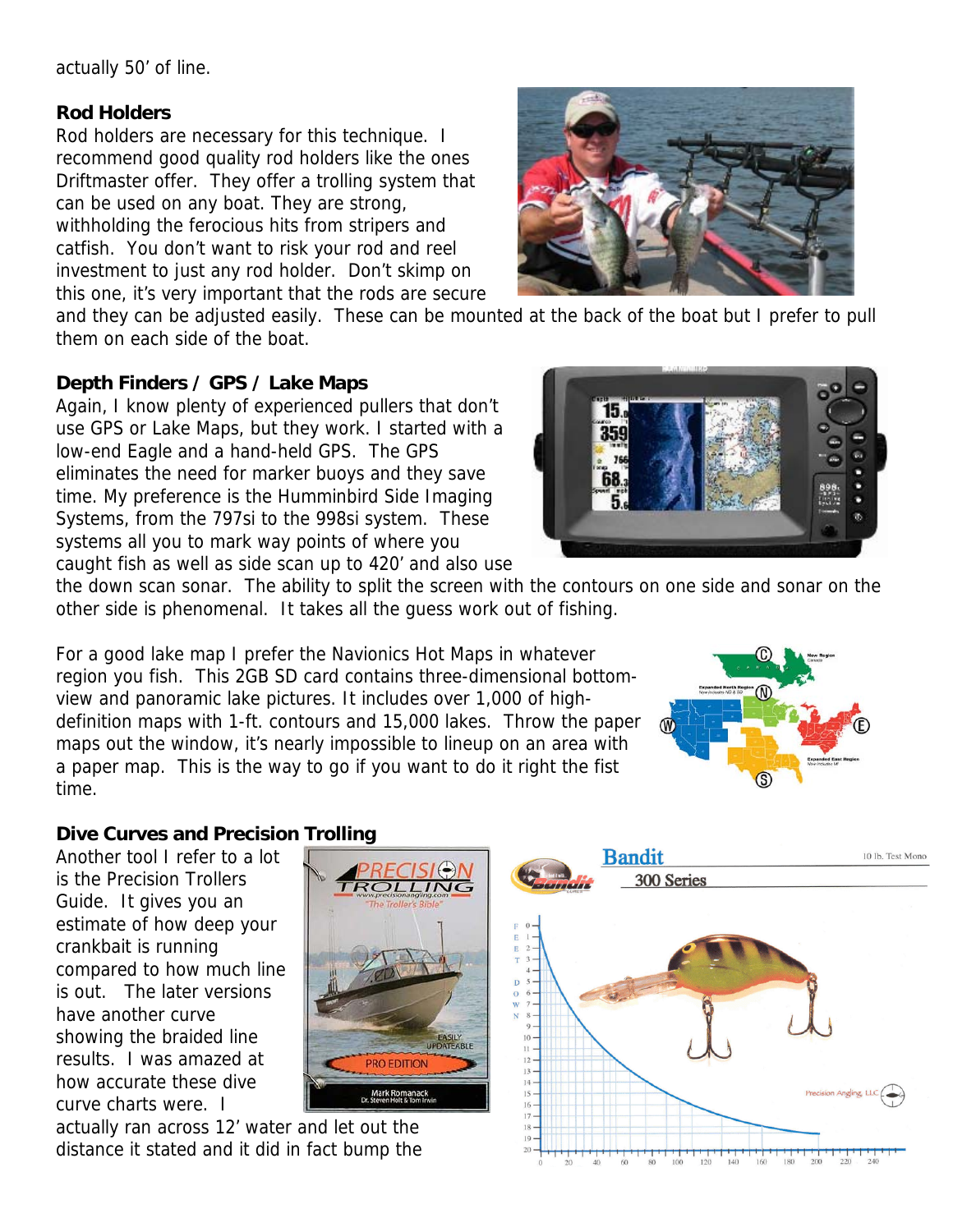bottom. This guide contains dive curves for over 200 different lures. At \$40, it well worth its value. These guys have eliminated all the guess work.

#### **Trolling Speed**

The common misconception that speed causes crankbaits to dive deeper is false. A speed of 1 MPH to 2.5 MPH does not change the dive depths no matter what lure you use. Trolling speed do have a major effect on the action of the lure. Some lures have no action at low speeds and others can't be trolled fast, they will roll. For a lure to obtain its best possible action you must observe it running close to the boat. This also helps to determine if the lure is properly tuned. A crankbait must run straight, if now you must tune your bait. You do this by bending the line tie in the opposite direction that the lure is running. That's why lots of pros prefer Bandits, the run true out the box.

There are several ways to measure trolling speed, GPS and manual speed counters. Both work, however at slow speeds, between 1.3 and 1.5 GPS seems to be the best choice. On windy days the manual speed counters may come out of the water if attached to the trolling motor; this causes false readings.

#### **Trolling Motor, Kicker Motor, or Trolling Plate on the Big Motor**

I discussed this topic with some of the best trollers in the country. The two that comes to mine are Kent Driscoll who makes his living trolling crankbaits in the summer with his 4-stroke Yamaha and Kenny Browning who competes professionally on both Crappie Masters and Crappie USA, using a Terrova 101. Both are very successful, but unless you have a quiet 4-stroke you will scare spooky crappie in shallow water. On windy days the trolling motor requires very good batteries to maintain that constant speed. I prefer the trolling motor with an auto pilot; this allows me to fish up to 10 poles by myself.

Minn Kota's new I-Pilot system, which automatically controls and steers your boat using GPS technology, allows you to record a path and retrace it later. It has cruise control for perfect bait presentation. Everything is wireless; allowing you to fish and not worry about directing this boat.

# **Let's Go Fishing – Finding the Right Spot**

Try to pick an area of the lake that has the least amount of standing timber; a few deep stumps or brush piles is perfect. I like to fish the flats leading to a river channel or an old lake bed. I've found this combination to be very productive. It gives the fish several advantages, the shad school on these flats and lake beds, and they're very close to deep, cool, and oxygenated water. When I find this type area I fish it thoroughly. I mark the spots where I catch fish and I try to develop a pattern. Are they on the ledges and drop-offs or they're in the deeper spots?

You should look for school of bait fish. They show-up as tight balls this time of the year. When you find the big long schools of shad on your sonar they will have crappie underneath. The screen shots to the right show how the shad and crappie school appear on the sonar. You can see the underwater structure where the crappie are holding. Spots like these produce numerous fish. Be sure to set a waypoint for future references or buoy this area.

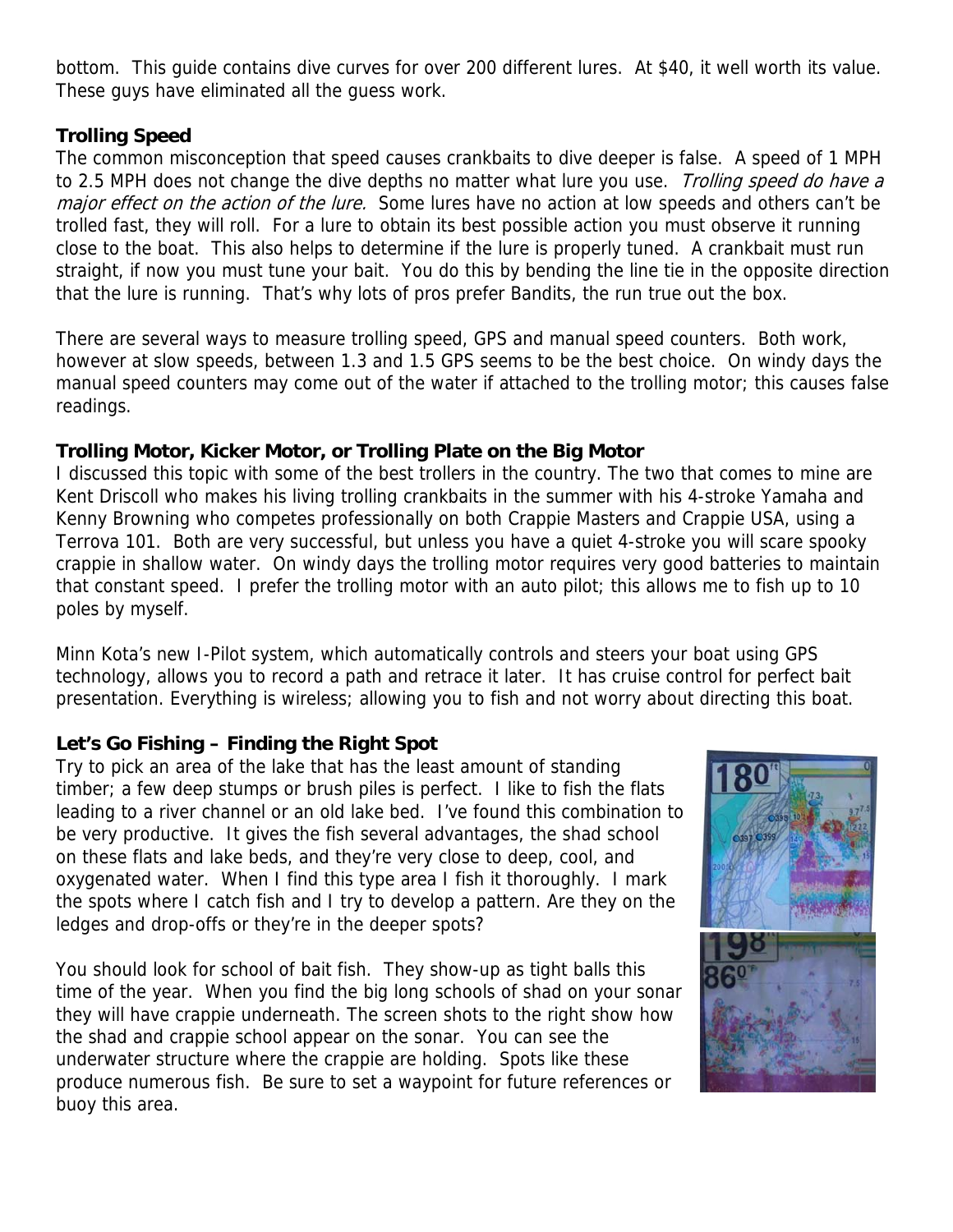# **Color Selection**

When I begin a day I check the weather conditions; is it a bright blue-sky day or is it overcast and cloudy? If it's a bright none cloudy day, I start with mostly bright color crankbaits, however I will mix in a few dark baits if it's early morning. Kent's motto is "Bright Day, Bright Bait, Dark Overcast Day, and Dark Bait". I generally stick to this but sometimes the fish will force you to vary somewhat. Bright days sometimes call for lures with some chrome. Chrome gives a lot of flash; flash causes reaction strikes. I choose to use baits that



have the lip painted. By having the lip painted it give a longer silhouette coming thru the water. Remember the summertime motto, "Big Bait, Big Fish".

Summertime is generally bright and clear; I begin with my bright colors and run them shallow. This gives me the ability to fish the shallow flats; flats where the shad congregate in the early morning. As the water warms up, I move to the deeper areas and stretch the baits out.

# **Developing a Pattern - Figuring Out the Fish**

My crankbait pulling mentor, Kenny Browning of Alabama, is the person most responsible for me developing the crankbait pulling skills. Kenny learned his skills from several tournament circuit fisherman as well as paid guide trips. Kenny's motto is "Find the unmolested fish – Fish where other people don't fish. Go out and develop a pattern, it may be a pattern for early morning, mid-morning and early afternoon. You got to figure out the fish". Kenny and I fish MCC and Crappie Masters Tournaments. It's not uncommon for Kenny to pre-fish for 5 to 7 days, checking different spots, different depths, and different colors.

# **Keeping a Fishing Log**

I truly believe that in order for you to become a great fisherman, you must keep a detail log. I've included a sample log form at the end of this article. Feel free to use it each time you fish. It may take a complete fishing cycle (year) for the information to become useful; I can assure you that this will become invaluable. Kenny keeps detail notes on every lake he fishes; he reviews his notes before and after a tournament and makes adjustments.

# **Tips and Tricks**

- When pulling cranks, we're looking for a reaction strike. You've got to make your lure do something odd. I sometimes make a slight turn to the left and back to the right. This tells me if I need to speed up or slow down.
- Sometimes I grab the line and pull it out maybe a foot or two, this causes that lure to speed up and stop. Believe me, it works.
- I take bright glow fingernail polish and stripe the belly of my baits. I like to have one with a glow orange belly, glow pink, and glow lime or chartreuse. You can pick the polish up at many of the beauty supply stores.
- I like to use the clear with the metal flakes mixed in to give my baits a scale like feature. Sometimes little subtle changes like the ones mentioned above are all you need to fill your limit.
- If you're getting short strike, take the back hook off, connect a swivel to the split-ring, and then connect the back hook to the swivel. I've even speeded up; this makes the crappie hit the bait a little harder thereby catching itself.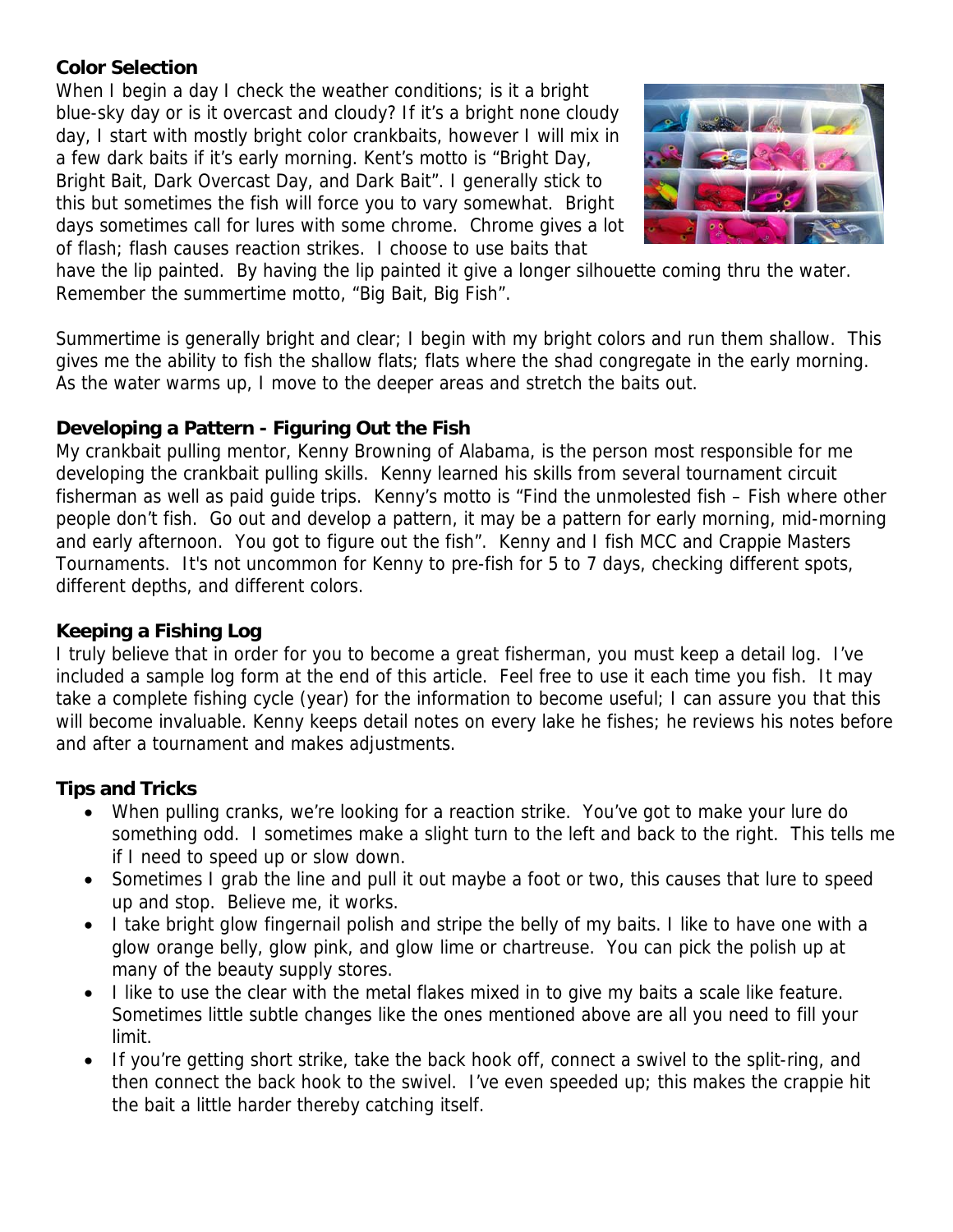- Sometimes I add a teaser above the crankbait; this teaser can be a roadrunner or regular jig. When you pull this thru a school of crappie, the teaser gets their attention, now they're ready for the crankbait.
- During summertime early mornings, fish shallow water. I'm referring to water that's 8' to 10'. The baitfish are shallow, so are the crappie.
- Learn to use planner boards. This works great when fishing clear and shallow water. Planners get your lures away from the boat, especially if you're using your engine or a kicker motor.

### **Advantages to Pulling Crankbaits**

- Cover lots of water pulling cranks at 1.4 MPH in 8 hours allow you to cover over 11 miles of water. Now if you can't find them in 10 or 11 miles you are in the wrong area, wrong lake or wrong time of year.
- Target suspended and scattered fish Good sonar allows you see the baitfish schools and the fish underneath. By setting your line length just above the fish allows you to stay in the strike zone all the time.
- Catch Bigger Fish It's no myth that big fish want a big bait. Crankbaits provide that big bite for larger fish. I've pulled cranks by guys that were slow trolling minnows, catching small fish and I come thru and catch pound and a half crappie.
- Reaction Strikes Cranks can trigger reaction strikes where live baits or jigs will not.
- Catch lots of fish Cranks offer you the ability to find schools of feeding crappie and stay with them by circling them back and forth.
- Catch Un-Molested Fish Pulling cranks allow you to fish areas that others don't. You can hit those areas such as flats and find the most active fish in a hurry.
- Perfect from Summer Guiding Trips I take clients out during the summer, they want to catch fish. We can put up several umbrellas and pull cranks all day and not get that beaming sun.

#### **Disadvantages**

- Expensive, Expensive, and Expensive My dad told me "You can't drive a Cadillac with Volkswagen Money". If you can't afford to drop a couple hundred dollars on a box of crankbaits, then this technique is not for you. But if you want to go for the gusto, then give it a try.
- Crank Baits are Dangerous I would not suggest you use this technique with small kids. Cranks can easily catch an eye, hand, or ear. I know, I get stuck all the time.
- Hang-ups I know guys that will stop when a crankbait hangs, roll up all rods and backup and un-hang the crank. I will at times do this if it's a hot crank and I only have a few.
- No Timber Cranks are designed to fish open water, ledges and flats with little or no structure. Do not try to fish them around timber unless you are ready to loose your cranks.
- Trash Fish You catch lots of catfish, stripers, gars and other fish. But I look at it like this, "One Man's Trash is Another Man's Treasure".

# **Conclusion**

I don't profess to be an expert at this technique, I learn something new each time I employ this technique. I do say if you want to add another tournament winning, hot summer catching technique to your repertoire, then give this a try. It will take a while to prefect, but once you have it down you will love to pull cranks. It will expand your crappie catching season from end of spring to beginning of winter. And as my friend Paul Johnson, president of Magnolia Crappie Club says "It'll catch'um as Big as They Grow".